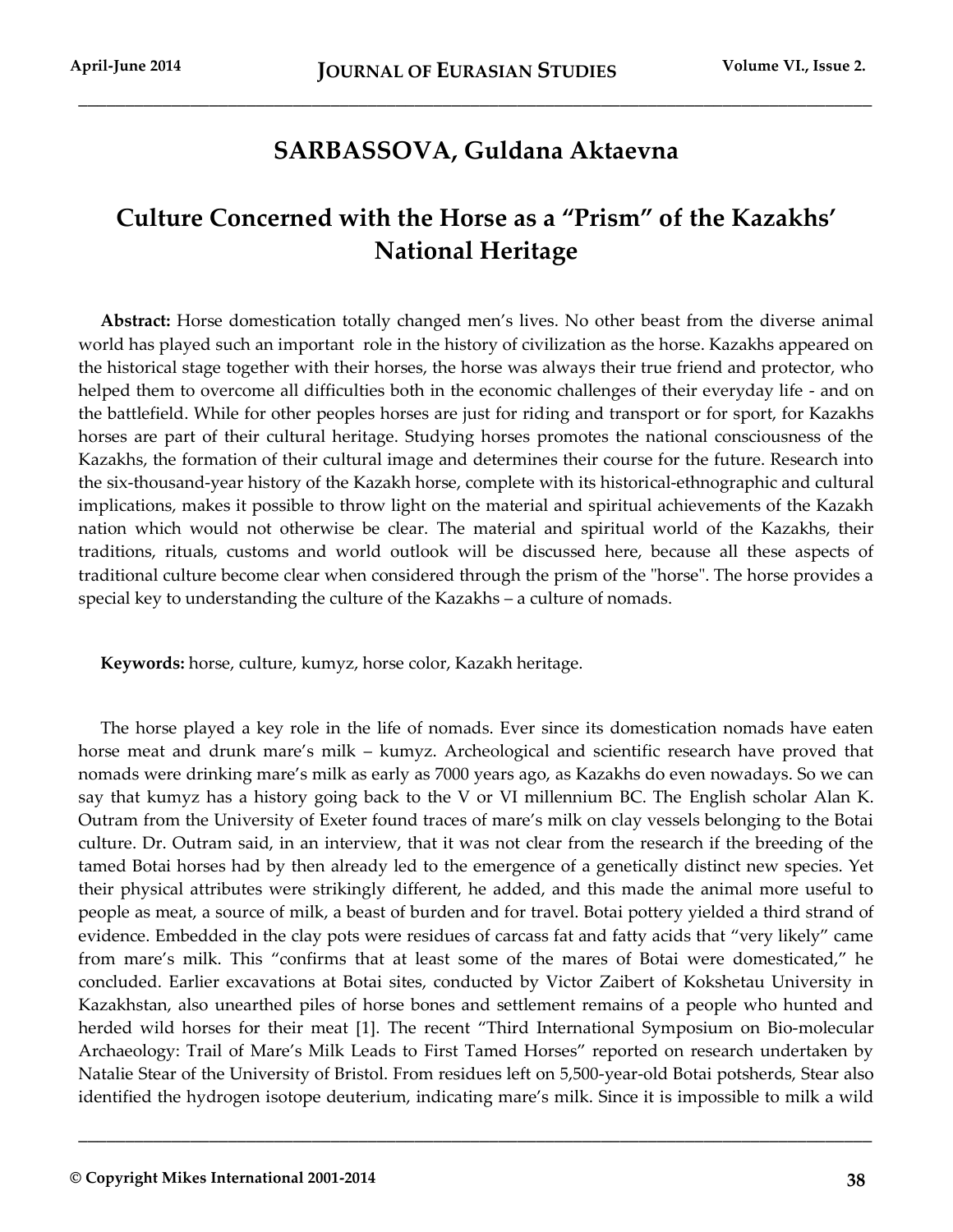mare, these data together with new evidence of harness including bits are a clear indication of early horse domestication and riding at Botai [2, p. 368]. Wietske Prummel, an archeologist from Groningen University is convinced that the taming of horses was different from the domestication of cattle and sheep. Those animals have a gene-pool of closely related animals. "May be because they were, unlike horses, herd animals" suggests Prummel. The oldest proof for the existence of the taming of horses dates back to about 6,000-7,000 years ago. The excavation of a "horse farm" in Kazakhstan, which dated back to about 3500 BC, showed that horses were probably used for milking, too. Bowls were found with residues of lactic-acid, Stear stated, in the *De Volkskrant* [3, p. 13].

In answer to the question why nomads used mare's milk and ate its meat, it could be argued that mare's milk provides energy and satisfies hunger and horse meat contains various vitamins that keep us healthy, especially in winter when there are no fruit and vegetables available. Nowadays, Kazakhs usually eat horse meat during winter. Horse meat helps people to survive the severe weather conditions of Kazakhstan. It warms the blood and also helps to satisfy hunger in the winter. The American scholar Pita Kelekna, a member of the New York Academy of Sciences and American Anthropological Association noted that "to withstand long steppe winters, notably the brutal cold of Botai, the human population required high consumption of fat to insure sufficient caloric intake. It is therefore interesting to note that by comparison to ruminants, horse meat is low in saturated and high in polyunsaturated fats and is also high in amino acids, minerals, and vitamins. It is significant that steppe folk beliefs commonly attribute unusual medicinal and nutritional properties to horse products" [4, p. 39]. Victor Zaibert also noted in his book *Botai Culture*: "…the food was meat, milk, vegetables, and fish, we have artifacts to prove it. However, the balance of the food was not the same, it depended on seasons… the differences of climate in the continent and weather conditions caused inequality in a year cycle of consumption of meat, the main share of annual meat consumption is in cold periods, it is less in warm periods" [5, p. 241]. In his authoritative book, *The Horse, the Wheel and Languages*, David W. Anthony, an archeologist at Hartwick College in Oneonta, N.Y., wrote in 2007 that horses are supremely well adapted to the cold grasslands where they evolved. People who live in cold grasslands with domesticated cattle and sheep would soon have seen the advantage in keeping horses for meat, just because the horses did not need fodder or water. A shift to colder climate conditions or even a particularly cold series of winters could have made cattle herders think seriously about domesticating horses. Just such a shift to colder winters occurred between about 4200 and 3800 BCE [6, p. 193-201].

Even today Kazakhs still eat horse meat and drink mare's milk - kumyz. As for the question why some other Turkic counties do not eat horse meat and drink mare's milk, F. Sumer attributes this to the influence of Islam. He said that after the adoption of Islam Mawarannahr (Transoxiana) played an important role in the Islamic world. We should note that in Mawarannahr people did not eat horse meat or drink mare's milk. The Oghuz (Turkmens) probably also gave up this tradition. In any case, he added, there is no evidence that they ever ate horse meat or drank mare's milk [7, p. 15]. Unfortunately, this conclusion is not reliable and there is no link with the adoption of Islam, as the Holy Book of Islam, the Qur'an, does not prescribe that Muslims should not eat horse meat [8]. This has to be checked with real facts. As Sumer added "there is no evidence that they ever used to eat horse meat or drink mare's milk". It could be the case that they never ate horse meat.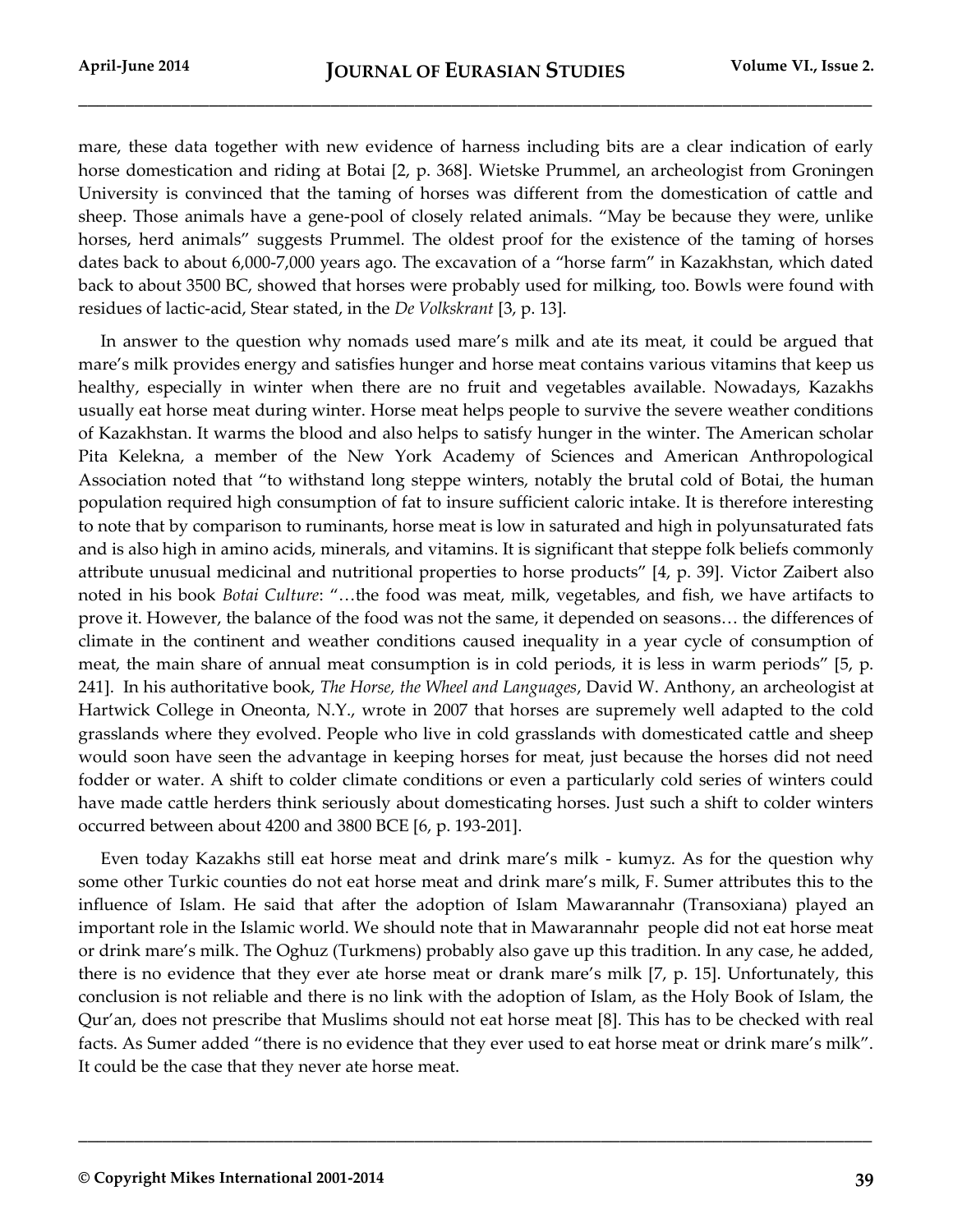The Turkish scholar, Sumer, referring to Radloff's note, wrote about how Kazakhs love and respect mare's milk or kumyz. He also noted that kumyz is a satisfying drink which quenches thirst. He added how foreigners also enjoyed this drink, as Rahip W. Rubruck (ambassador to the French King (1253- 1254)) once said that "he prefers kumyz as the best wine in the world" [7, p.3-4].

Kumyz is indeed a respectable drink that Kazakhs like. It is prohibited to pour kumyz on the ground and people should not step over it, as for Kazakhs it is a holy drink. In the old Kazakh tradition if a bride was not a virgin she would be placed on a horse back to front and sent home or if people liked the girl they would bathe her in white mare's milk. In this way, the girl could wash away her sins and could then marry her bridegroom. There is a Kazakh saying *«aieldin kunesi tek boz bienin sutine tusse gana ketedi»* which means that "the sins of a girl not a virgin can only be washed away and forgiven after she bathes in white mare's milk [9, p. 29]. In olden times white mare's milk was drunk only by family members, if white mare's milk was offered to a special guest it meant that the guest deserved respect [9, p. 55].

Kazakhs have many traditional holidays linked with kumyz. One of them is "Kymyzmuryndyk". This holiday is celebrated in the spring when people have overcome the severe winter of Kazakhstan and when there is a lot of mare's milk in the spring and summer to follow. They all drink mare's milk together and in this way the victory over the hard winter is celebrated. Kazakh nomads began to celebrate this holiday many years ago when they moved to their summer pastures. Toktabay noted that "Kymyzmuryndyk" is a national celebration of an importance equal to that of other national celebrations, such as Navruz and Kurban Ait [9, p. 165].

There is a special tradition for pouring somebody a drink of kumyz, offering (holding out) a drink of kumyz and for how kumyz should be drunk. Usually, in accordance with Kazakh tradition, kumyz is poured by careful young women or men dressed in neat national costume; in their left hand there should be a cup, known as a *"tostagan"* and in their right hand a ladle, known as a *"ozhau"* for stirring the kymyz without making any sound. After pouring the kumyz into the cup, the ladle should be placed on the corner of a dish called a *"tabaq"*: then the cup, full of kumyz, is held in the right hand and offered to the guest. Offering kumyz with the left hand would be a sign of disrespect and ill breeding.

When man first milked a mare and intended to make some qurt (dried cheese in a round shape) and cheese just as it is made from cow's milk, he proved unable to do it: so there is a legend among Kazakhs that Kambar-Ata, the spiritual guide of the horse (according to the Kazakh every cow or horse has a spiritual guide), taught people how to make kumyz. That is why Kazakhs call Kambar-Ata the spiritual guide and protector of the horse, but he is also seen as a real man who taught the Kazakh how to make kumyz. In addition, Kambar-Ata is also a master of the earth, miracle-worker and a holy man who grants the birth of sons etc. So, worship of Kambar-Ata among the Kazakhs is of great importance and is linked to the worship of the horse in the life of nomads. Even nowadays, compared to shepherds, herders in charge of horses are regarded as more important. In olden times horse herders took part in all social affairs and would dine in the households of the rich. Horse herders would be given a place of honor in a yurt or in a room. Kazakh call this place *"tör"*, that is a recess opposite the entrance to a room. Rich people, the so- called *"bailar"*, would even give horse herders their daughters and accepted them as bridegrooms when they protected and saved their horses from danger and violent attack [9, p. 171].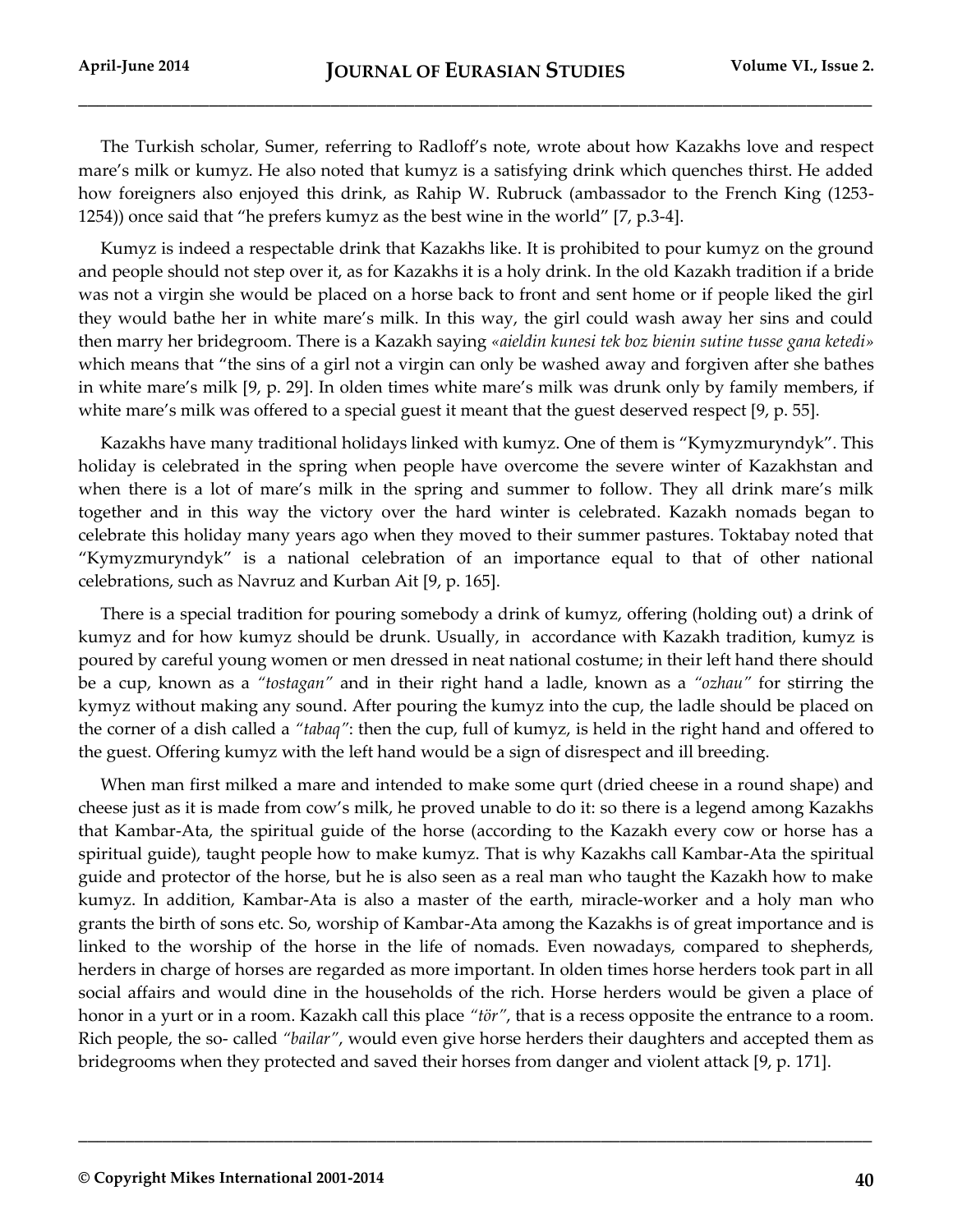## **The Importance of Horse Color**

The color of horses also played an important role in the life of nomads. Usually, Kazakhs divide horse colors into three types: bay, black and piebald. Kazakh scholars group horse colors in three types. H.Arginbaev's classification of horse colors, for instance, involved: bay (including white, grey, roan, blue roan, flecked (spotted), dull, yellow, sorrel, sorrel-bay, liver-chestnut, blue, grey, chestnut, bright-red, red, yellow-red), black (including dark-bay, black, black-blue, black-grey, brown, bay, and other shades of brown) and skewbald (including white with yellow, grey or blue markings etc.) [10, p. 52-53].

White was the color expressing holiness and purity. As mentioned above, when people have sinned they could wash away their sins, if they bathed in the milk of a white mare, but not in the milk of a black mare (or mare of any other color). In this way they could wash away the sins they had committed: not only girls who were not virgins but any man, who had committed a sin, could also bathe in a white mare's milk and wash away his sins. Toktabay noted that, due to the fact that a white horse is holy and valuable for Kazakhs, they used not to ask for money for a white horse when it was stolen. One of the advantages of a white horse is that it can be seen very well in the dark at night. That is why in olden times young men used white horses when they went to see their brides in the night [10, p. 53]. White mare's milk is also used as a medicine, but this is really a custom of today's Kazakhs' ancestors: when someone was suffering from an illness or grief he would bathe in white mare's milk and believed that he would recover and get well soon. In the famous Turkic epic, dedicated to a hero named Alpamys, it is written that when Alpamys Batyr won a battle and returned home he made sure that his parents took a bath in white mare's milk as they had suffered while he was on the battlefield. So there is a Kazakh saying *"sheshendi boz biyenin sutine shomyldyratyn zhaiyin bar"* meaning you should bathe your parents in white mare's milk, showing you need to take care of your parents, respect and love them [9, p. 228].

In earlier times when soldiers prepared for battle before going to war there was a tradition of sacrificing a white horse and wishing soldiers good luck so that they might win the battle. When the founder and Great Khan of the Mongol Empire, Genghiz Khan (originally known as Temujin), went to fight the Chinese on his way to the battlefield he stopped on a hill and, together with his heroic soldiers and leaders of the hordes, sacrificed a white horse and prayed to Gök Tengri (one of the names for the chief deity in the religion of the early Turkic (Xiongnu, Hunnic, Bulgar) and Mongol (Xianbei) peoples. Worship of Tengri is sometimes referred to as Tengrism: the all-important figures in Tengrism are the Sky-Father and Mother-Earth. It involved shamanism, animism, totemism and ancestor worship [11]) [12, p. 189-200]. In the battle of Anyrakai field in 1726, the rulers of three zhuzes or hordes; (Kazakhs are divided into three hordes: the Great Horde, Middle Horde and Small Horde) came together to consult each other and elected Abilhaiyr Khan as their chief warlord and ruler. To celebrate this a white horse was sacrificed as a symbol of future victories [12, p. 201-202]. Whenever there was a war, battle, or litigation between zhuzes (hordes), tribes or khans and it was decided to end a war, battle or litigation between "brothers", a white horse would then be sacrificed. Those involved would then swear, by putting their forefingers into the blood of a white horse, that they would never again become enemies. The Kazakh scholar, A.Toktabay, cites examples of such customs from written sources referring to a study made by L.Badabamov. Toktabay wrote that after the battle between Abilayhan and the ruler of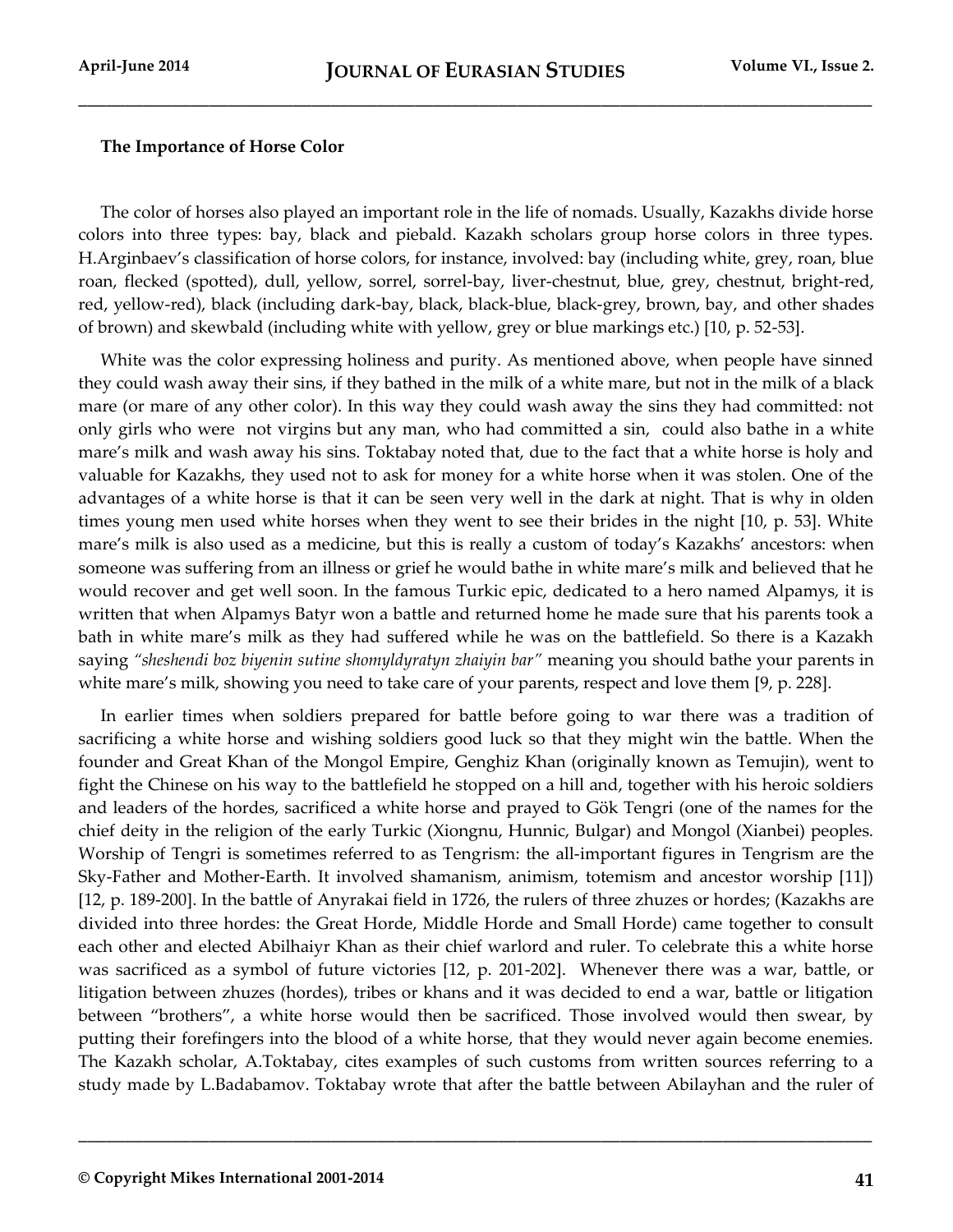the Dzungars, they followed this custom. This custom continued till the end of the 20th century [9, p. 229-230].

From history, we know that the color of horses also played an important role in the naming of directions when soldiers mounted their horses. According to A.Cinar, who referred to Sertkaya's notes: "The East is blue, the South is red, the West is white, and the North is black. Kul Tigin the General of the Second Turkic Khaganate would also change the color of his horse according to the direction in which he was setting off to battle. When he rode to the East his horse was light-colored or grey, when he went to the South the color of his horse was light-colored or brown, when he went to the West his horse was white, and when he went to the North he took a dark horse" and then he added: "The King of the Hunnic Empire, Mete Khan, also arranged the mounted formations in his army on the basis of horse color. Mete Khan, while encircling the Chinese army, used light-grey horses in the East, light-colored horses in the South, white horses in the West and dark-colored horses in the North: this was part of his battle tactics" [13, p. 17].

The main equivalence between the world view of space-structure and space modeling is that by every such means the world view is generated through the symbols of space. We can find evidence of this in inscriptions that give us information about the ancient Turkic culture. In old monuments written in the Uighur language the following colors correspond to animals: *east –* blue, green (the symbol of the dragon), *west* – white (the symbol of the tiger), *south* – red (the symbol of the magpie) and *north* – black (the symbol of the snake) are specified for instance. Nomads also designated parts of the earth by color: *red* – the color of the South, *black* – the color of the North, *blu*e – the color of the East, *white* – the color of the West and *yellow* – the color of the zenith (the highest point of the sky) [14, p. 9]. Academician A.N. Kononov noted that the color geo-symbolism of the Turkic peoples apparently only died out recently, replaced by a linear-spatial orientation, as has often happened elsewhere. Even when such customs were only used long ago, they can still remain clearly evident in particular practical activities of individuals [15, p. 160].

Thus, the color of horses can be seen to have played a major role in the life of the Kazakhs – great nomads of the steppes - in both their daily life and their beliefs.

## **References:**

1. John Noble Wilford. 2013. "New York Times: Earlier Date Suggested for Horse Domestication". Accessed January 21.<http://www.nytimes.com/2009/03/06/science/06horses.html>

2. Travis, John. Third International Symposium on Biomolecular Archaeology: Trail of Mare's Milk Leads to First Tamed Horses. Volume: 322. (October 17):368a. Science, 2008.

- 3. Keulemans, Maarten. De Volkskrant. Dinsdag 31 Januari 2012.
- 4. Kelekna, Pita. The horse in human history. Cambridge: Cambridge University Press, 2009.
- 5. Zaibert, Victor. Botai Culture. Almaty: "KazAqparat", 2009. C. 576.

6. Anthony, W.David. The horse, the wheel, and language. – New Jersey: Princeton University Press, 2007. – 553.

**\_\_\_\_\_\_\_\_\_\_\_\_\_\_\_\_\_\_\_\_\_\_\_\_\_\_\_\_\_\_\_\_\_\_\_\_\_\_\_\_\_\_\_\_\_\_\_\_\_\_\_\_\_\_\_\_\_\_\_\_\_\_\_\_\_\_\_\_\_\_\_\_\_\_\_\_\_\_\_\_\_\_\_\_\_**

7. Sumer, Faruk. Türklerde atçılık ve binicilik//TDA. – Istanbul, 1983. – S. 120